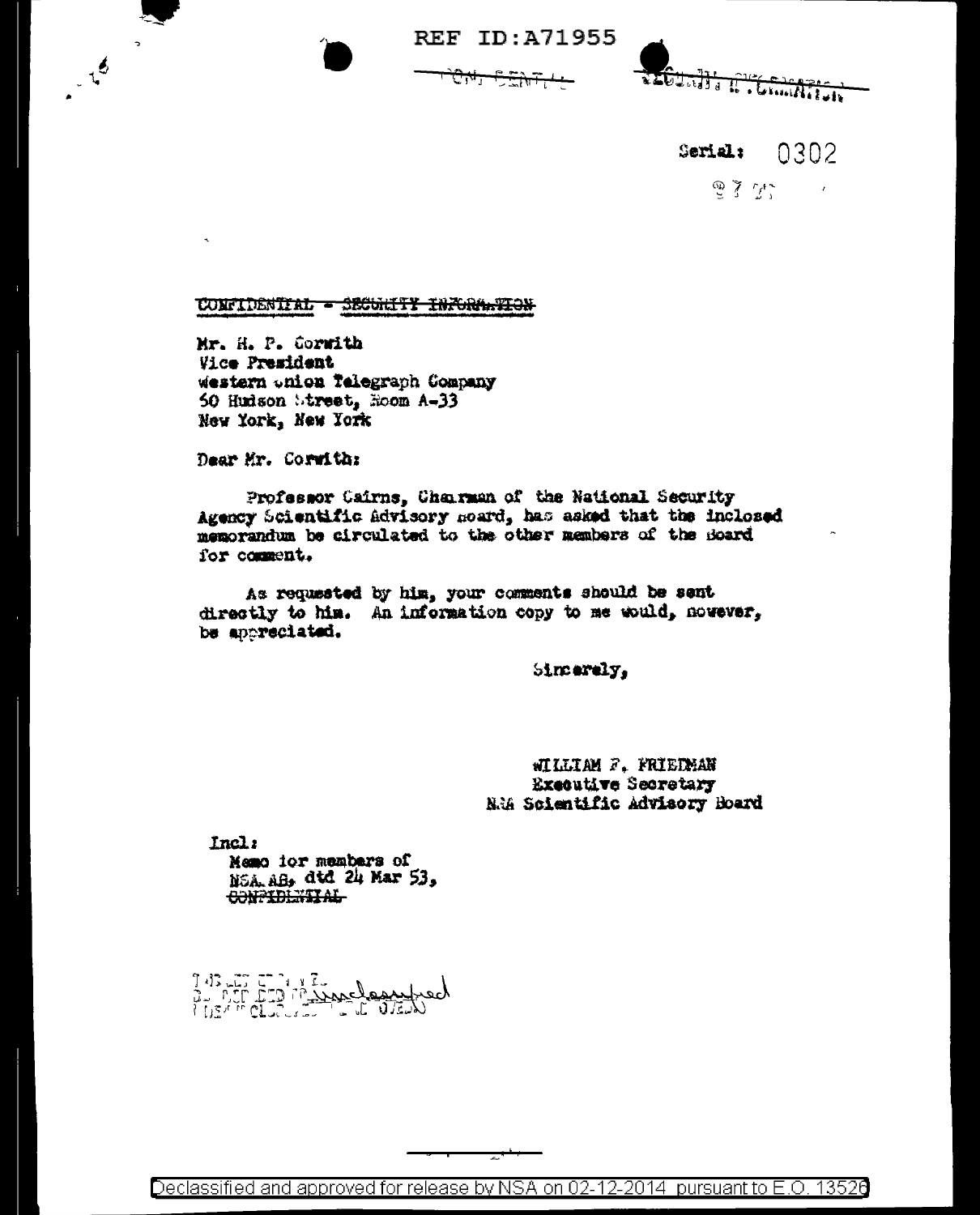

## CONFIDENTIAL - SECURITY INFORMATION

24 March 1953

MEMORANDUM FOR: Members of NSA Scientific Advisory Board

SUBJECT:

ċ.

SCAMP Program 1953

1. A symposium known as SCAMP was sponsored in the summer of 1952 by the Armed Forces Security Agency (now called the National Security Agency) at the Institute for Numerical Analysis of the National Bureau of Standards on the campus of the University of California at Los Angeles. A sequel, SCAMP 1953, is planned for this coming summer. The project is to be financed by funds transferred from the NSA to the NBS through the Office of Naval Research. Accordingly, Dr. Mina Rees of the ONR and Dr. John H. Curtiss of the NBS are interested both in the scientific quality of the SCAMP program and in its relevance to the practical problems of the National Security Agency. I accordingly agreed to describe to the Advisory Board the present plans for SCAMP and to transmit the Board's comments to Dr. Rees. Since time did not permit us to consider this matter at our meeting on 5 February, I am soliciting your opinions by mail, though I realize that some of you are relatively near to the problems involved.

2. Aside from NSA personnel, the expected SCAMP participants are A. A. Albert, R. H. Bruck, K. A. Bush, S. S. Cairns (Chairman), Randolph Church, A. H. Clifford, W. S. Connor, R. P. Dilworth, A. M. Gleason, R. A. Good, D. W. Hall, Marshall Hall, A. J. Hoffman, V. L. Klee, Erwin Kleinfeld, J. C. Koken, Morris Newman, L. J. Paige (Executive Secretary), Gordon Pall, A. E. Roberts, and C. B. Tompkins.

3. The general objectives of SCAMP were expressed as follows in a letter of 23 January 1953 from John H. Curtiss to the Chief of Naval Research.

- a. "Increasing the general knowledge available concerning discrete problems and their computational solution."
- b. "Educating competent mathematicians in mathematical theory and techniques of interest to the sponsor."

 $\mu_{o}$  Although details remain to be worked out, it is contemplated that the first objective shall be pursued as follows:

**CONFIDENTIAL** 

- a. As background material, and as a nucleus about which this year's research may be built, the participants will be supplied with:
	- (1) An expository account, now being prepared, of last summer's work and of closely related topics.
	- (2) A paper "Discrete problems and computers" (copy being sent separately to members of the Advisory Board) prepared by C. B. Tompkins subsequent to SCAMP 1952.